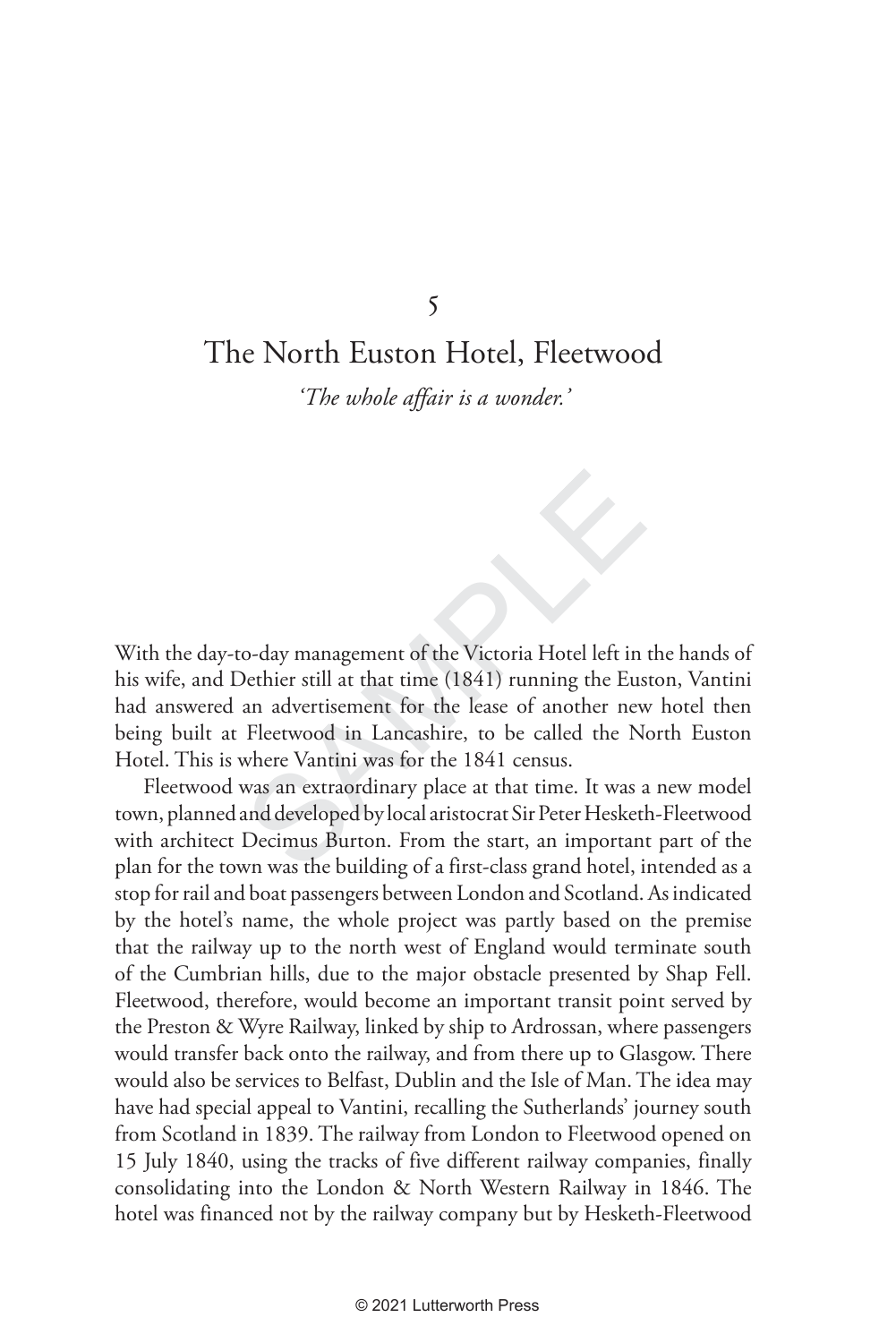



9. (above) *An early postcard view of the North Euston Hotel* and Baths, Fleetwood, opened in 1841.

10. (left) *The North Euston Hotel* as it was around 2000.

and designed by Decimus Burton. Construction began in 1840 and was completed in 1841, at a cost variously reported to be between £30,000 and £60,000.

Vantini threw himself into perfecting the northern hotel with all his customary enthusiasm. According to the Duke of Sutherland, when Vantini left the Leveson-Gowers, he took with him some of the servants who had supported him in his disputes in that household, including the French chef, Napolion Binney, the confectioner, Cranham, and the upholsterer, George London. In itself this is indicative of the level of service he intended to offer at the hotel. Vantini's replacement steward at Stafford House was highly indignant about the poaching of his staff, for he felt Vantini was using his friends to wreak vengeance on the Sutherland household. He determined to 'send off' anyone else who showed interest in Fleetwood. 1

The level of resident staffing at the North Euston Hotel as revealed by the 1841 census for Fleetwood was remarkable.There is a slight mystery right at the beginning, for Vantini was listed by the census enumerator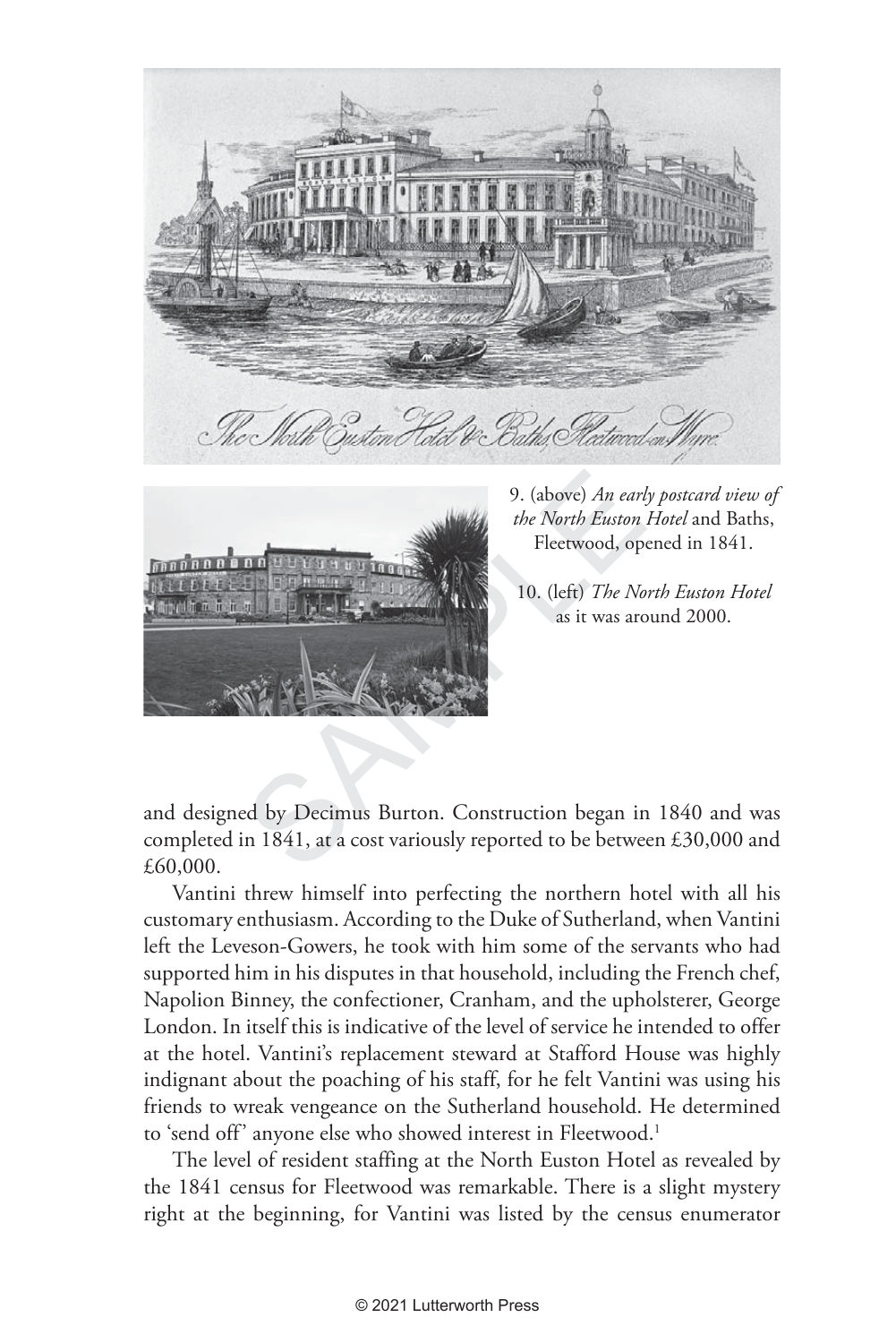as 'Zecharia Vantini'. In the Sutherland Papers Vantini invariably signed himself 'Z. Vantini' and was referred to by others as 'Monsieur Vantini'. Legal documents such as leases all gave his name as 'Zenon Vantini'. 2 The only record anywhere of Vantini being called 'Zecharia' is this one census entry, and there is no record of him having a relative or ancestor of that name. The 1841 census entry for the hotel at Fleetwood is so long that almost certainly the enumerator was presented with a written list in which Vantini had included himself in his usual way, as 'Z. Vantini'. Probably puzzled by the strange initial, the enumerator recorded it in the only way with which he was familiar. We know from the census that Zenon's wife Jeanette and their daughter Cornelie were not at Fleetwood; they are both recorded as residing at the Euston Hotel in London.

1041 census of the North Euston Floter were<br>reans, one of whom was 20-year-old Julius Peter<br>tini's wife, possibly a brother, and who was recor<br>n parts. Six other men who were described as<br>a a abroad. There were a further e Also in the 1841 census of the North Euston Hotel were two men of independent means, one of whom was 20-year-old Julius Peters who was a relation of Vantini's wife, possibly a brother, and who was recorded as being born in foreign parts. Six other men who were described as menservants were also born abroad. There were a further eleven male servants with English-sounding names; and a total of no less than eighteen women servants. There was one family, a servant couple with two young children. The age range of the servants was fourteen to 40, although most were in their twenties and all the older ones were male. Vantini was obviously not concerned about providing work for the local community, for of the total workforce of 36 people, including himself, seven were born in foreign parts, one in Scotland and 24 in English counties other than Lancashire; only four were born in Lancashire.

The first event to test both staff and management of the new hotel was a formal breakfast to mark the arrival of the steam packet *Fire King*  on a tidal test run from Ardrossan in Scotland, in May 1841. A month later, a 'sumptuous dinner' for the local clergy and gentry was provided by Vantini as part of the celebrations following the consecration by the Bishop of Chester of the new town's parish church of St Peter's. The meal was followed by a concert of classical songs in the hotel. According to the local newspaper, although the hotel was still not officially open, it was already a 'gorgeous palace of comfort, splendour and entertainment'. 3

Two months after this event the hotel celebrated its own official opening, again with a banquet but this time also accompanied by a regatta. A contemporary writer described the building: 4

It is a superb building in the form of a crescent with a frontage of nearly 300ft. The noble portico in front of the main entrance and the spacious hall within are supported by massive stone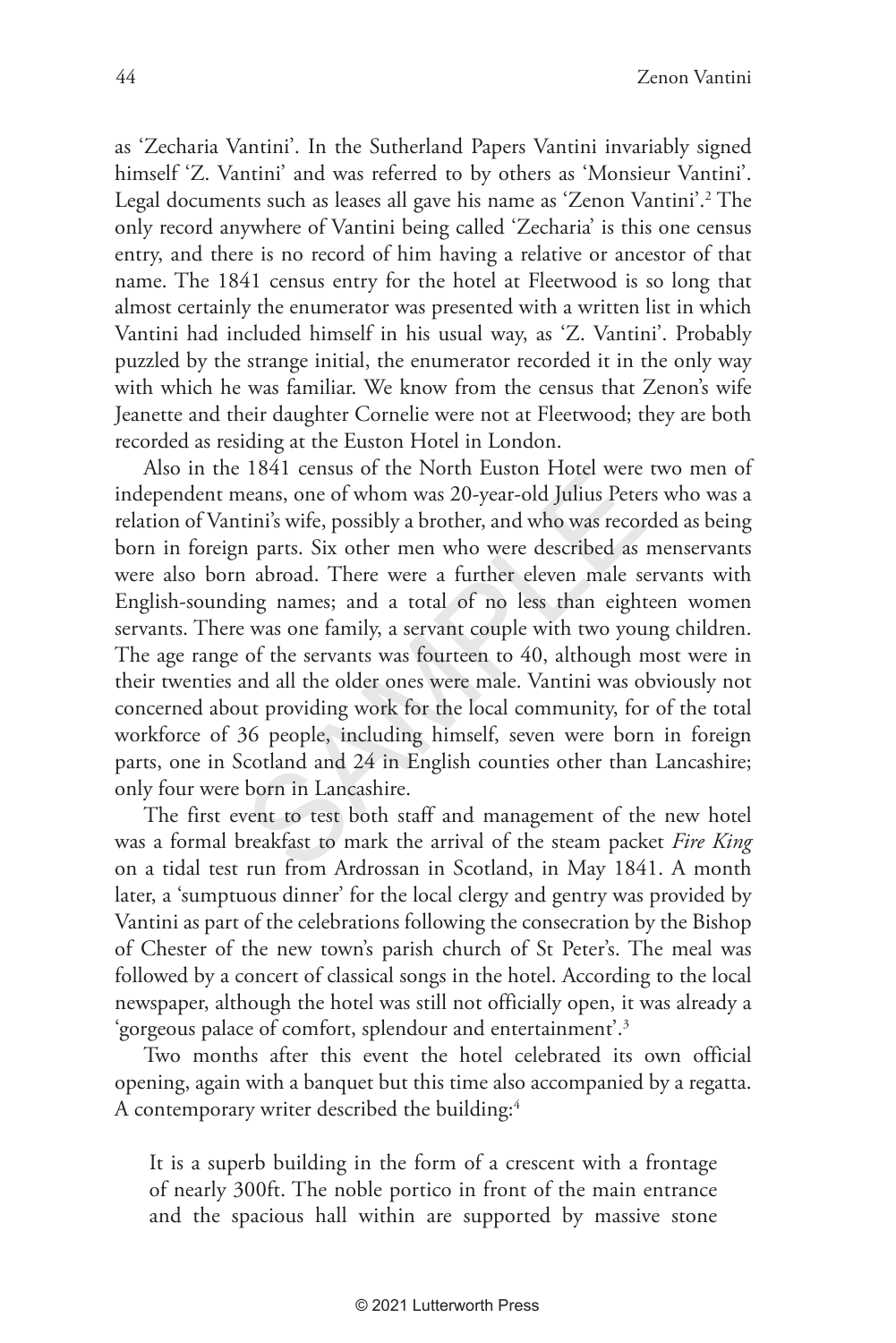pillars, whilst a handsome terrace, raised a little above the level of the street, encircles the whole level of the ground floor and is protected by iron railing. The building is faced with large blocks of grey stone.

The local press was ecstatic: 5

We cannot attempt anything like a description of what M. Vantini's enterprise has already affected, still less what he has in embryo. . . . We have no hesitation in pronouncing it to be one of the most splendid establishments in England – perhaps in Europe. . . . The fact is, the whole affair is a wonder, and cannot but be regarded as a splendid monument to the ingenuity and enterprise which has designed it and carried it into effect.

and monument to the ingenuity and enterprise<br>d it and carried it into effect.<br>el was fitted throughout with the latest technolog<br>tes with ovens and immense steam boilers, an<br>nected every room to the reception desk. As v<br>at The hotel was fitted throughout with the latest technology in gas lighting, kitchen grates with ovens and immense steam boilers, and a bell system which connected every room to the reception desk. As well as spacious accommodation offering 'quietude and comfort', it had a full-size concert hall, a beautiful ballroom, a 33-foot-long promenade on the roof, carriages of all descriptions, sailing boats, and a band from 'the Italian Opera House' to perform during the *table d'hôte* every day. It was, in fact, a spa hotel; all types of bathing were offered, including: 'Indian medicated and vapour shampooing baths' designed for those suffering from 'rheumatism, gout, lumbago, sciatica, paralysis, roughness and disease of the skin, stiff joints, sprains . . . cases of corporeal weakness or where the circulation is languid'.  $^{\circ}$ Truly the inhabitants of Fleetwood must have thought the glamour of New York had arrived in their new town.

Unfortunately, the hotel encountered several major problems. It was situated some distance away from both the new railway terminus and the established arrival points of stagecoaches. To make this worse, the approach road to the hotel was left unmade for several years. There were at least three other hotels nearer to the dock from which the ferries to Scotland or Belfast left. The hotel had been so expensive to build that prices were astronomical. Finally, Fleetwood as a whole was to be left stranded when in 1846 the railway engineers contracted by the Lancaster & Carlisle Railway chose a route over Shap which had been surveyed by Joseph Locke back in the 1830s. This route successfully conquered the gradients and so Fleetwood was bypassed by trains travelling north and south. By 1848 the west coast main line was completed all the way to Glasgow. As a railway hotel, the North Euston was left high and dry.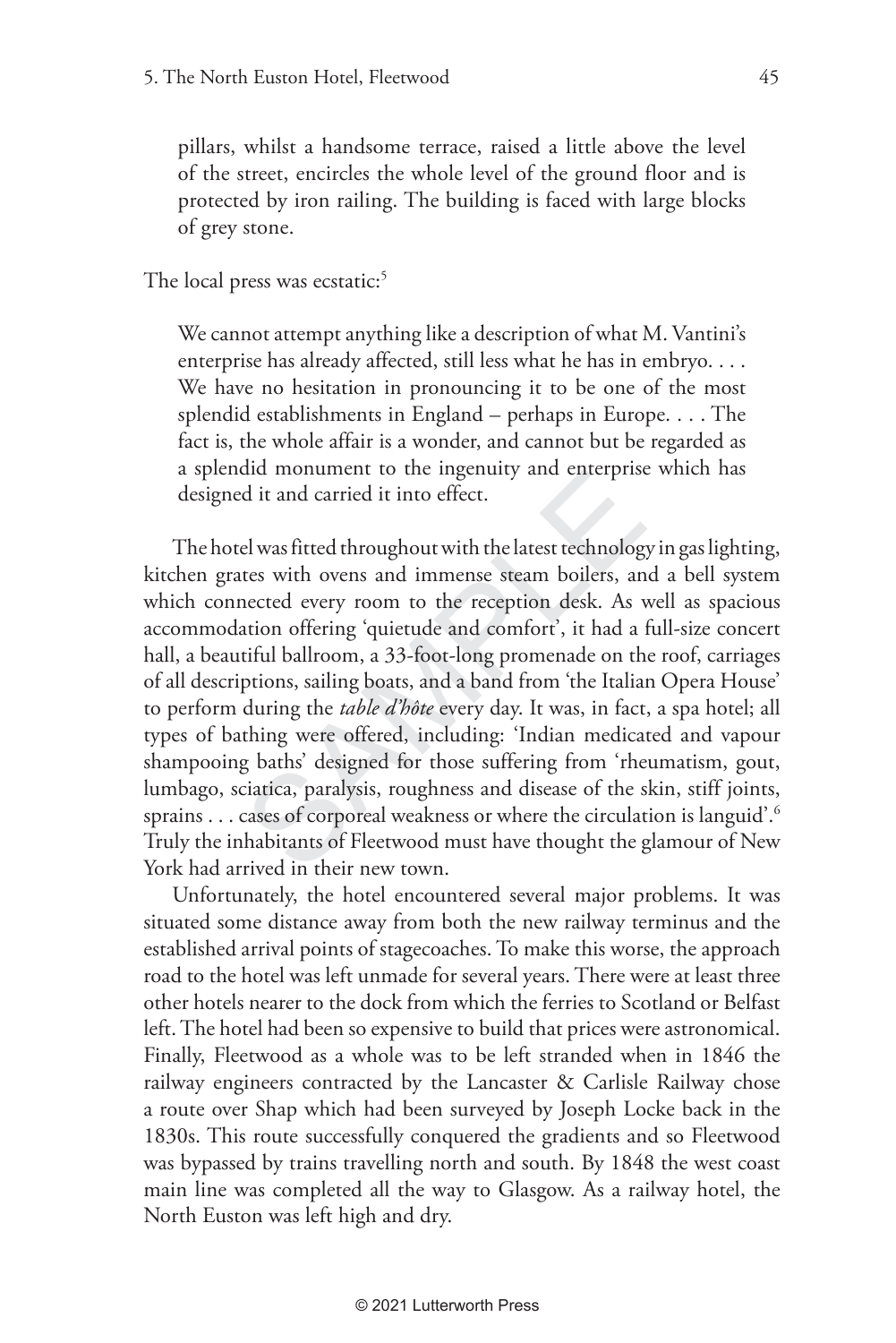Not surprisingly, after a couple of years when trade had been slow, the Fleetwood project needed a boost to its finances. Vantini was not one to give up easily and was not short of resourcefulness. The solution he came up with seems typical of his idiosyncratic thinking: in order to put Fleetwood on the map and encourage the development of the town, what was needed was a first-rate school. According to the principle founder of the school, Canon St Vincent Beechey, the original idea was definitely Vantini's, though it was the Canon who took over the project and piloted it to its successful conclusion. 7

uplis, one for boys and one for gifs on opposite<br>proprieties!' as he said), to be funded by the no<br>Though no doubt there was a large element of<br>deas, Vantini's original proposal was founded or<br>vision of education: 'I am ab On 1 July 1842 a meeting of the provisional committee of the Fleetwood Colleges Association was held at the North Euston Hotel at which Vantini gave the address, outlining his proposal for two colleges, each for 500 pupils, one for boys and one for girls on opposite sides of the estuary ('for ze proprieties!' as he said), to be funded by the novel means of life insurance. 8 Though no doubt there was a large element of self-interest behind these ideas, Vantini's original proposal was founded on something of an idealistic vision of education: 'I am about to propose a thing which conscientiously I believe will one day be a great boon to humanity, namely a means of enabling everyone to obtain the best possible education at the least possible cost.' He went on to outline his calculations, saying that the idea had occurred to him in 1835, since when it had weighed heavily on his mind. In effect the plan was to educate the living at the cost of those who died. He had consulted many eminent experts, including Professor Augustus de Morgan, then professor of mathematics at University College London who examined the proportional payments required for educational insurance, taking into account that one half of all children born died before the age of twelve (which was the situation in the 1840s). It was typical of the cunning Vantini that the professor had been a friend of Canon Beechey at Cambridge. The school running costs had been drawn up by a Mr Coates, the secretary of London University and, again, a schoolfriend of the Canon. In his assessment of the finances, Coates had consulted all the large boarding schools. These consultants had been paid by Vantini himself (£300 to the secretary alone).

Vantini's emphasis on the cost of a good education for girls, 'in a country where the females' education, well conferred, is very costly, and a good school at moderate price can scarcely be obtained', was obviously based on personal experience. At this time, he was the father of five girls with one more yet to come. At the meeting his proposal was received with cheers and he must have been greatly pleased with his reception. To the canon, however, the idea of financing education through insurance was both 'too vast and visionary'. Yet the school project showed both Vantini's business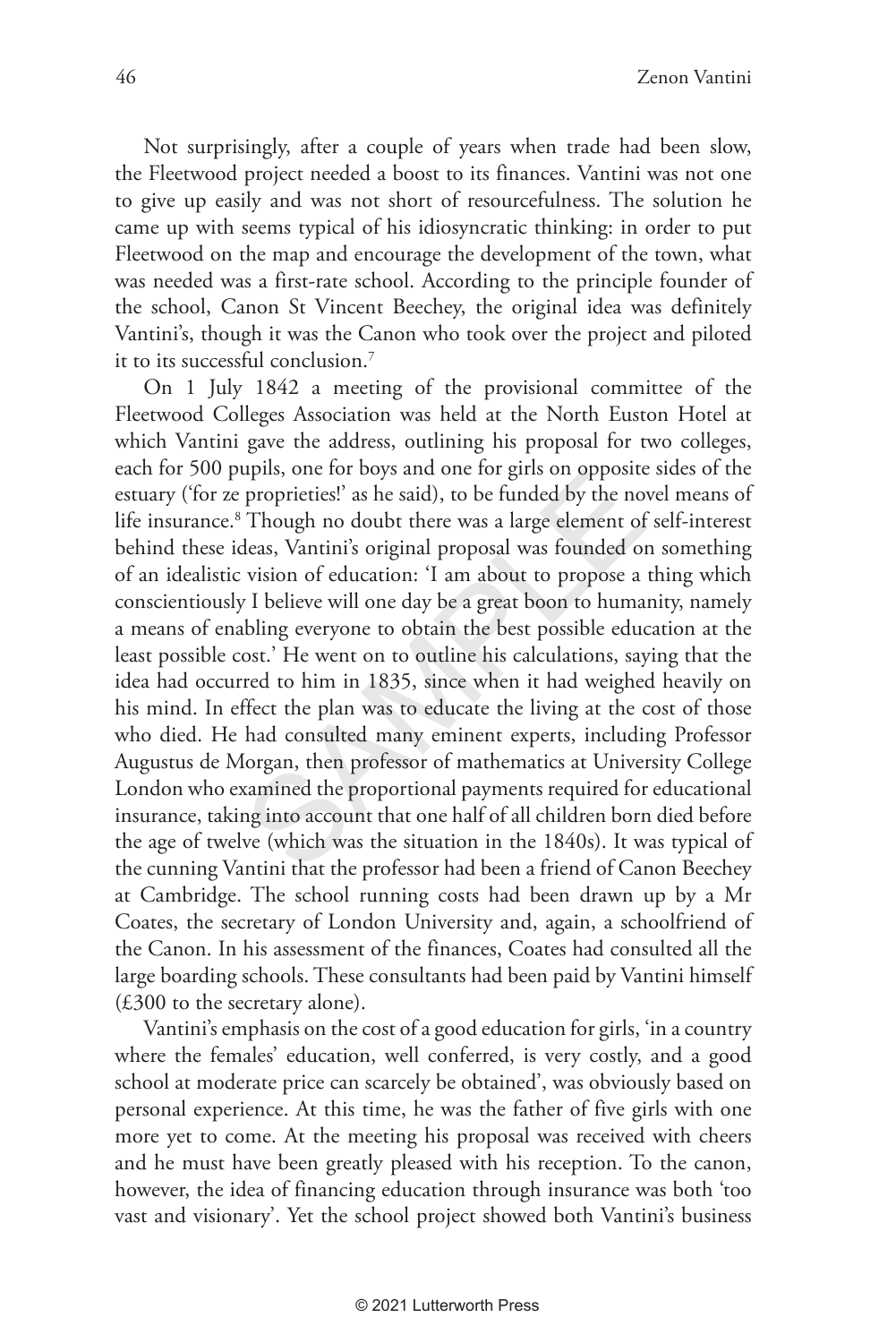acumen and his pragmatism. Both the consultants chosen by Vantini were selected as part of his plan to entice the canon to take on the public face of the project, in which role he knew that he himself would not be acceptable. The canon was successful but only to a point. The boys' school was reduced to 200 pupils and the proposal for a school for girls was dropped altogether, much to Vantini's chagrin – according to Canon Beechey, Vantini's reaction was 'You have dropped my 500 girls in ze river!' Though unhappy about the reduction in pupils, Vantini accepted it, as well as the dropping of his idea of a Unitarian committee to oversee the foundation.

The school eventually acquired a 21-year lease of Rossall Hall and grounds, the ancestral home of the unfortunate Peter Hesketh-Fleetwood who could no longer afford to live there. The school opened in August 1844, at first named the Northern Church of England School, but later renamed Rossall School. Canon Beechey had seen it as being run on similar lines to that founded at Marlborough the previous year and in fact it became a sister school to Marlborough. The Bishop of Chester was Visitor. Its stated aim was 'to provide, at a moderate cost, for the sons of Clergymen and others, a classical, mathematical and general education of the highest class'. It still flourishes today as one of the foremost privately funded schools in the country.

ed the Northern Church of England School, bt<br>cool. Canon Beechey had seen it as being run<br>anded at Marlborough. The Bishop of Chester was V<br>p provide, at a moderate cost, for the sons of<br>p provide, at a moderate cost, for Vantini's acceptance of the oversight of the Church of England says a good deal regarding his religious enthusiasm, about which the canon had no illusions, describing him as being only 'nominally' a Roman Catholic. Though Roman Catholicism was legal in England after 1791, Vantini's personal scepticism was reinforced by a belief that it was probably a good business move not to practise the religion of his birth. Madame Vantini, by contrast, was a convinced Lutheran, a constant communicant at the parish church (presumably a manager had been put into the Victoria Hotel). At the canon's suggestion, she held a daily family prayer service with the female servants of the hotel and was 'deeply grieved' at her irreligious husband.

Clearly, Vantini was a man of business first, and a Roman Catholic after, for he refused to assist in arrangements for establishing a Roman Catholic priest at Fleetwood. 9 In his history of the school, Canon Beechey reported his own conversation with Vantini on this point, in order to illustrate Vantini's shrewd but irreligious mind:

Ah! How are you Mr Beechey? I have had my priest with me today.

Well, Mr Vantini, what did he say to you?

He say: Mr Vantini, we want to establish a resident Roman Catholic priest in Fleetwood.

Well, what did you say?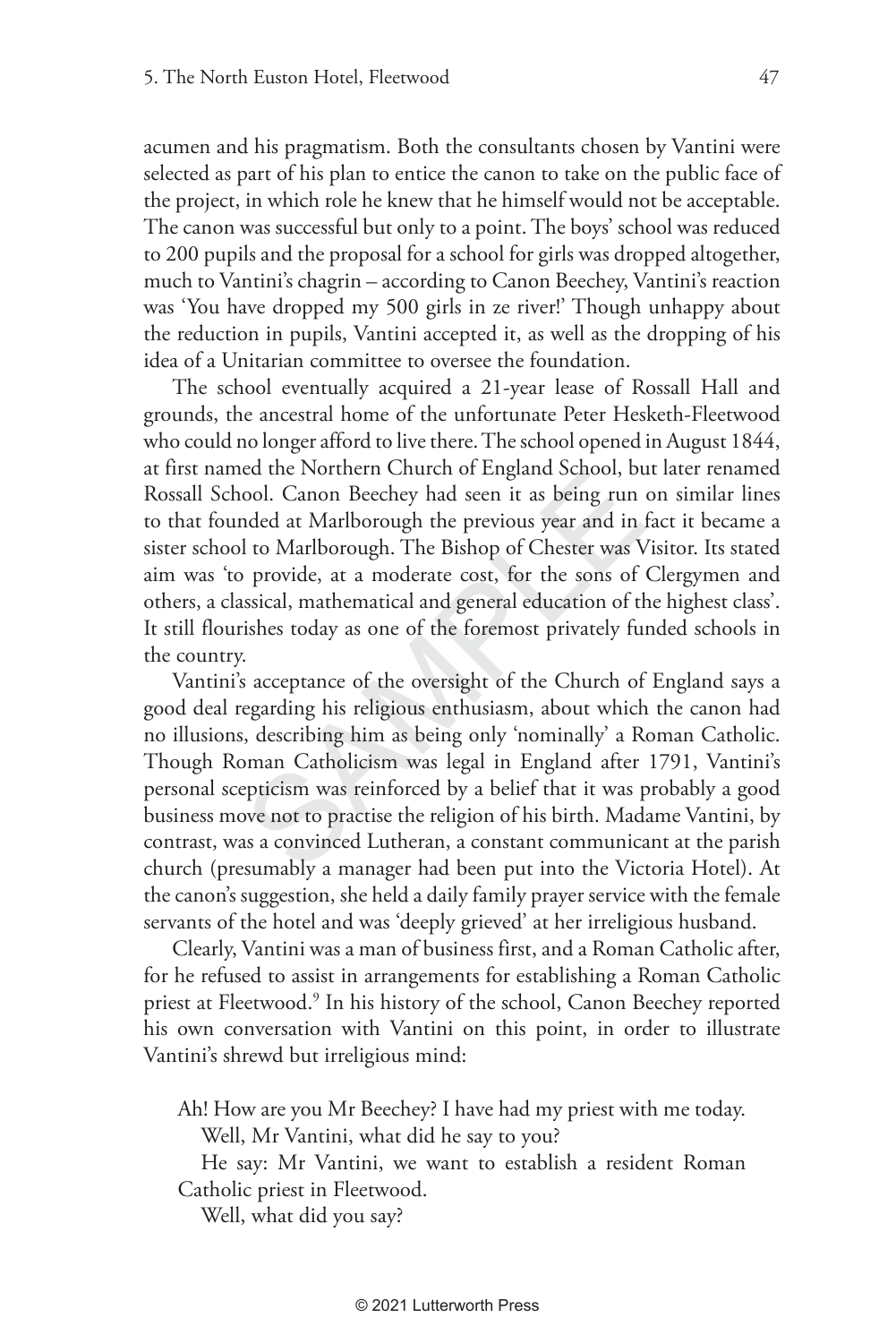I take him by de button, and I say: My good frient, I have been at Rome; I know you! you want to come here under my wing. I will not take you under my wing.

Well, but Mr Vantini, he say, I hear you have taken six pews in the [parish] Church?

Very true,' I say 'no Church, no hotel! Shew me it is de same wit de Roman Catholic Chapel, and I will subscribe tomorrow.

Den he say, Oh! Mr. Vantini, if that is your religion, I am afraid you have none at all.

nooi nad succeeded, he rusned excitedly round the Vantinis the good news, only to find the After a poor summer Vantini and his wife hierly packed their bags and departed, though was finally relinquished. One wonders what I Vantini did not stay long enough to see his educational idea fully materialise. When Canon Beechey finally heard that negotiations for the land for the school had succeeded, he rushed excitedly round to the North Euston to tell the Vantinis the good news, only to find the hotel closed and deserted. After a poor summer Vantini and his wife had admitted defeat and quietly packed their bags and departed, though it was 1845 before contact was finally relinquished. One wonders what happened to all the staff whom he must have bribed, charmed or manipulated into putting their trust in him. Of Napolion Binney, at least, there is a record: he went back to London to work as a chef in a household in Marylebone but subsequently set up as a hotelkeeper in Manchester. The 1881 census records him as being retired, aged 67, still in Manchester. The confectioner, Charles Cranham, and his wife Caroline returned to employment with the Sutherlands but by the 1861 census they too had gone into business for themselves.

In yet another of those twists of history which are so enjoyable, Vantini's activities in Fleetwood sent a parting shot in the direction of the Sutherlands' household which would no doubt have delighted him had he known about it, which is unlikely. There survives a letter dated 20 March 1844 from the second Duke to his secretary Jackson, Vantini's arch enemy, seeking Jackson's advice:<sup>10</sup>

Vantini's Education Scheme has had a wonderful degree of success as . . . this Northern Church of England School is founded on his suggestion. My brother says that the B[ishop] of Chester patronizes it and has asked him to be an 'office bearer' and I believe he will be V. Pres. I wish you to consider whether I should agree to give my name in any way.

We shall never know, but can perhaps imagine, what Jackson's reply to the Duke was. We do know, however, that the Earl of Ellesmere, the